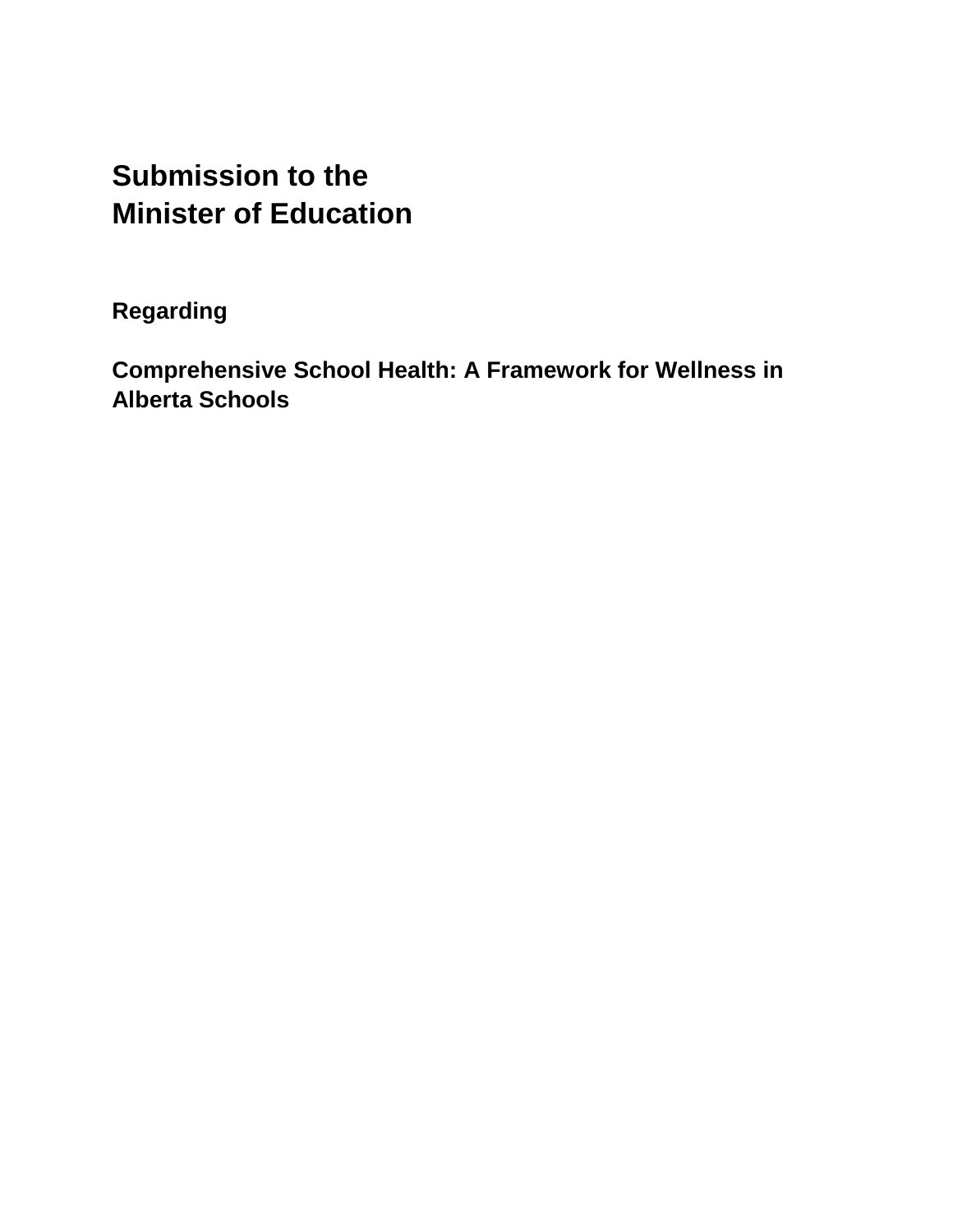

#### Health and Physical Education Council of the Alberta Teachers' Association 2009 11 09 **Introduction**

*As a nation, we aspire to a Canada in which every person is as healthy as they can be physically, mentally, emotionally, and spiritually.*

—Government of Canada, "Health Goals for Canada"

The purpose of this position paper is to provide a framework that will encourage teachers, schools and school jurisdictions to address wellness and deliver Alberta's existing programs of health and physical education within the context of the Comprehensive School Health approach. Further, as members of the Health and Physical Education Council of the Alberta Teachers' Association, we wish to play a role in shaping provincial policy and professional practice regarding the implementation of quality health and physical education programs in our schools to positively impact the wellness of children and youth in Alberta.

Comprehensive School Health (CSH), also known as Health Promoting Schools or Coordinated School Health, is an internationally recognized framework for supporting improvements in students' educational outcomes while addressing school health in a planned, integrated and holistic way (World Health Organization 1996). CSH is an integrated approach to health promotion that gives students numerous opportunities to observe and learn positive health attitudes and behaviours.

CSH views health as a resource for daily living. It recognizes that many different factors affect the health and well-being of students, including the physical condition of the home, school and community; the availability and quality of health services; economic and social conditions; and the quality and impact of health education. CSH encourages and depends on active partnership among everyone who can and should contribute to the well-being of students, including teachers, administrators, parents, peers, health professionals and the community.

According to the World Health Organization (1996), CSH

- fosters health and learning with all the measures at its disposal;
- engages health and education officials, teachers, teachers' unions, students, parents, health providers and community leaders in efforts to make the school a healthy place;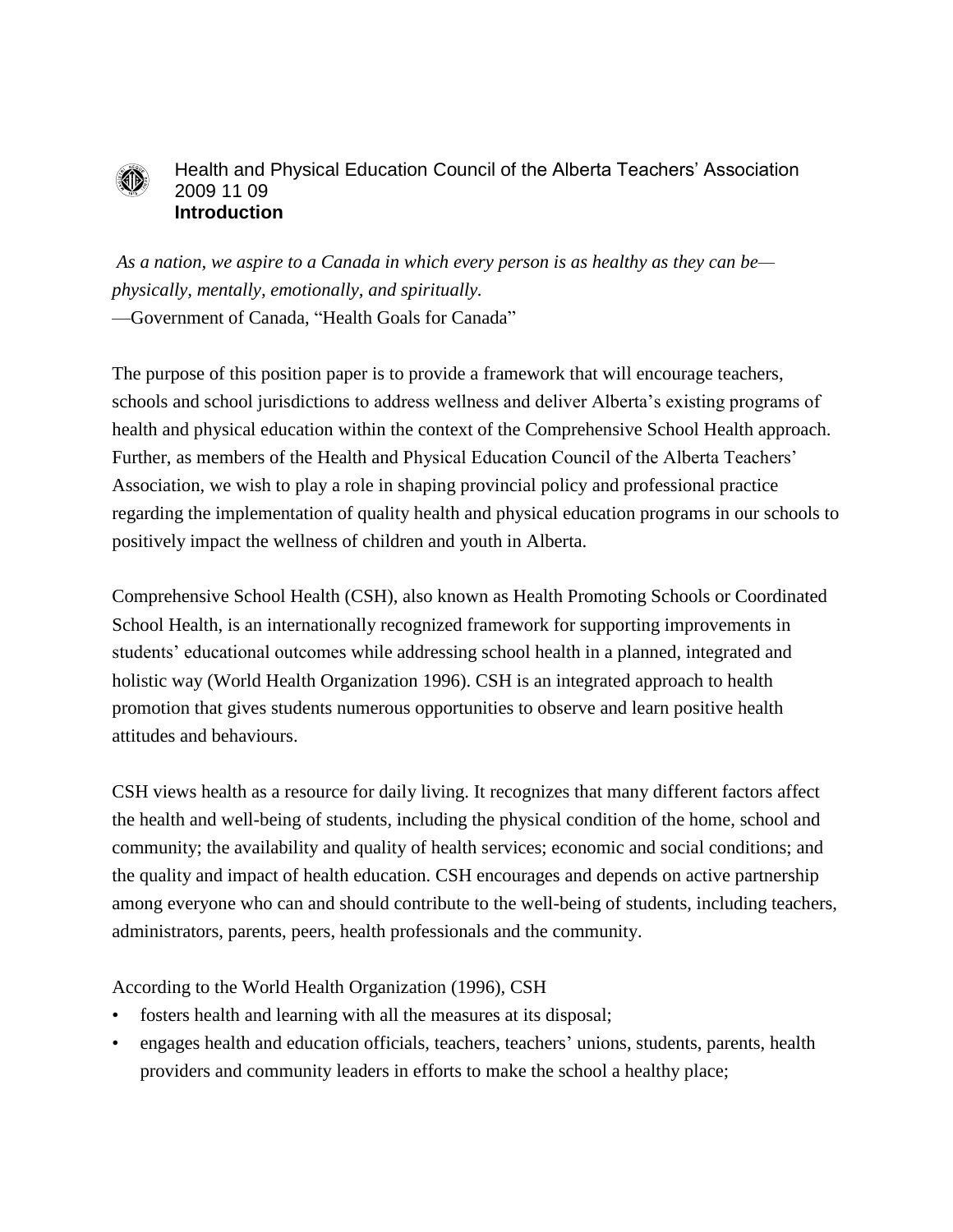- strives to provide a healthy environment, school health education and school health services along with school/community projects and outreach; health promotion programs for staff; nutrition and food safety programs; opportunities for physical education and recreation; and programs for counselling, social support and mental health promotion;
- implements policies and practices that respect an individual's well-being and dignity, provide multiple opportunities for success and acknowledge good efforts and intentions as well as personal achievements; and
- strives to improve the health of school personnel, families and community members as well as pupils and works with community leaders to help them understand how the community contributes to, or undermines, health and education.

In Alberta, the Ever Active Schools program covers these same areas through the Four Es (2009):

- **Education**: Supporting a culture of learning for all school community members, including wellness-related programs for students and health promotion learning opportunities for teachers, staff and parents
- **Environment**: Fostering safe social and physical environments in the school, home and community; implementing policies that enable healthy active lifestyles; and cultivating a place where everyone knows they belong
- **Everyone**: Collaborating in a meaningful way with the people involved in the everyday life of the school and equal and inclusive opportunities for everyone to make healthy choices
- **Evidence**: Collaboratively identifying goals, planning for action and gathering information to indicate the effectiveness of actions to support healthy active lifestyles throughout the school community

A CSH model, therefore, should include the integration of health into all subject areas; formal and informal learning; and the development of awareness, knowledge, behavioural change, attitudinal change, decision making, skill building and social action.

# **Current Health Status of Children and Youth**

Despite the significant advances in health promotion for children and youth, new challenges threaten the physical and mental well-being of young people in Canada. Threats to the wellness

#### p 2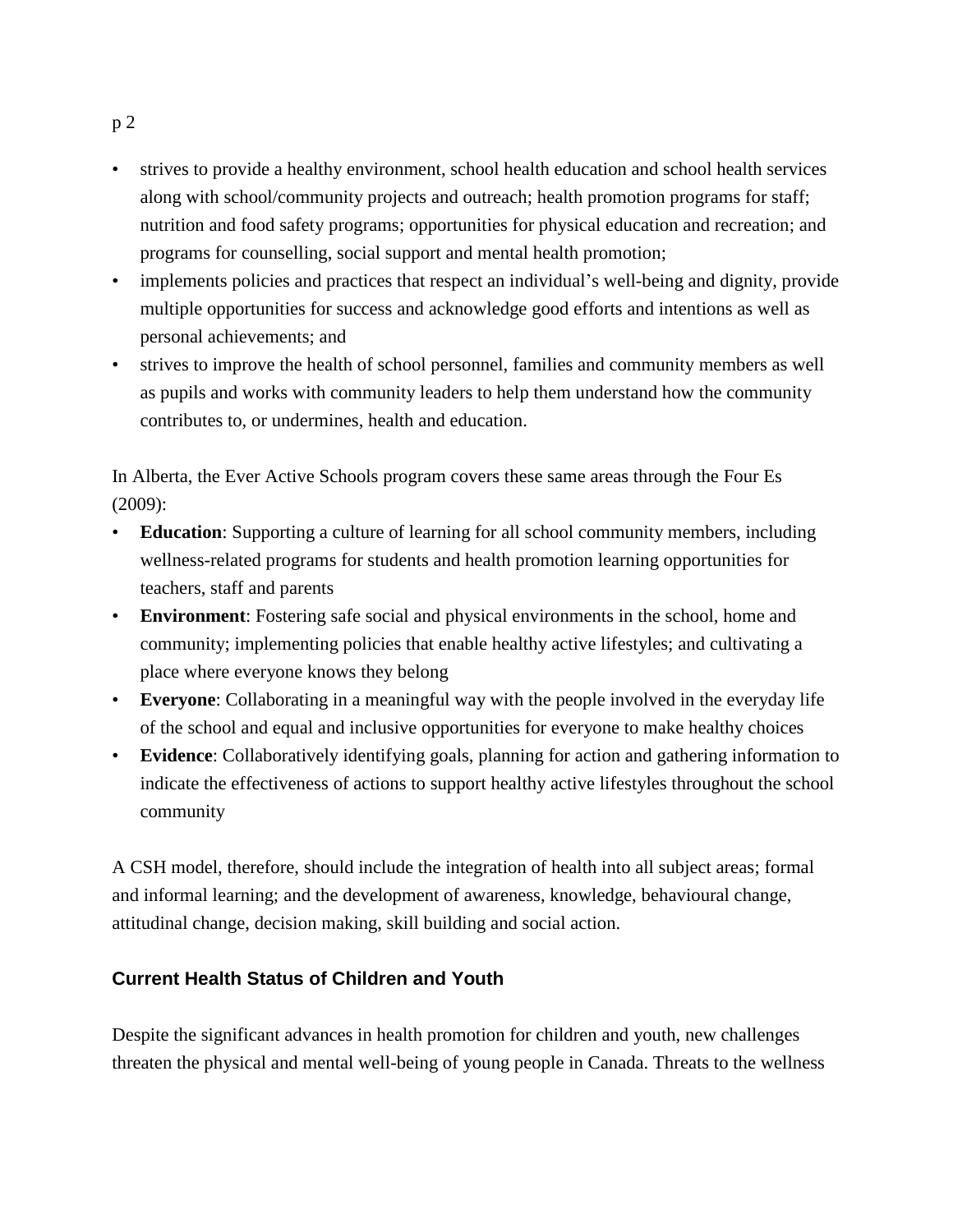of children and youth are associated with poor quality food choices, sedentary lifestyles, stress, social isolation and mental illness:

# *1) Overweight/Obesity*

According to *Healthy Weights for Healthy Kids*, a report of the Standing Committee on Health, "childhood obesity has become an epidemic in Canada" (39th Parliament of Canada 2007):

- In 1978, 15 per cent of children and adolescents were overweight or obese. By 2004, the percentage had risen to 26 per cent.
- Fifty-five per cent of First Nations children living on reserve and 41 per cent living off reserve are either overweight or obese.
- The overweight/obesity rate in Alberta is 22 per cent.

Overweight and obesity in children and youth correlate positively with the development of hypertension, Type 2 diabetes, asthma, impaired glucose tolerance, orthopaedic injuries and obstructive sleep apnea. In addition, as the overweight children of today become tomorrow's obese adults, the burden on our health care and social systems increases. One estimate suggests that obesity currently costs Canada about \$1.6 billion annually in direct health care costs. In addition, another \$2.7 billion in indirect costs is associated with obesity, including lost productivity, disability insurance, reduced quality of life and mental health problems due to stigmatization and poor self-esteem.

## *2) Physical Inactivity*

Data from the Canadian Fitness and Lifestyle Research Institute (2007) indicate that

- three out of five Canadian children and youth (aged 5 to 17 years) are not sufficiently active for optimal growth and development;
- 86 per cent of Alberta children do not meet the recommended 16,500 steps daily to meet Canadian guidelines for physical activity; and
- on average, adolescents in Canada spend almost 35 hours a week in front of a television or computer screen.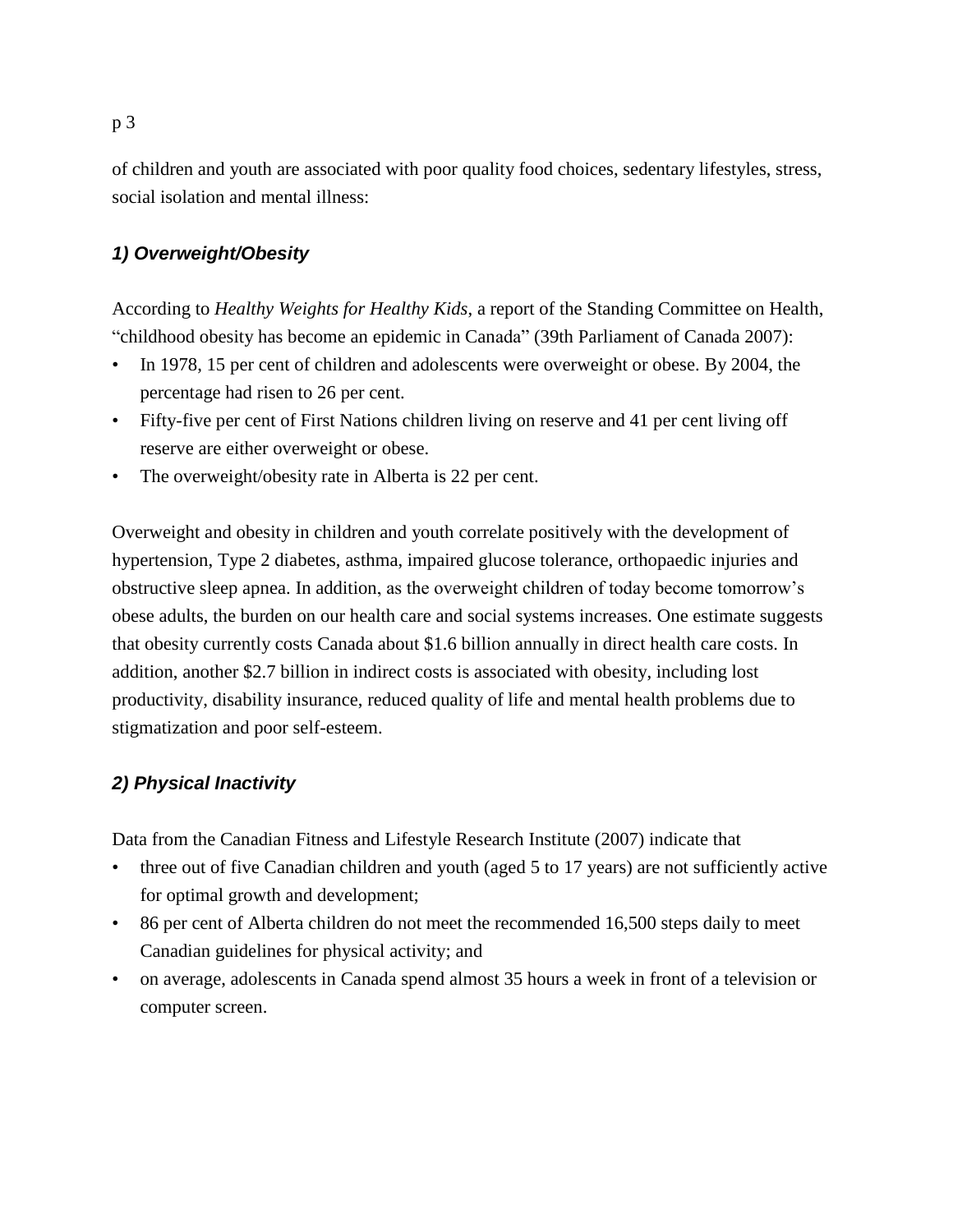Canadian children are choosing to watch television, spend time online and play video games instead of pursuing more active leisure pursuits. Children and adolescents who participate in both unorganized and organized physical activity are at a lower risk of being overweight and obese than those who do not. Children aged 6 to 11 who engaged in more than two hours of screen time per day in 2004 were twice as likely to be overweight or obese than those who logged one hour or less per day. The health consequences of physical inactivity are severe and extend beyond the increased risk of being overweight and obese. Inactive children and youth also suffer from increased risk for cardiovascular disease, Type 2 diabetes and osteoporosis compared with their more active counterparts.

#### *3) Nutrition*

The Canadian Community Health Survey (Garriguet 2004) reported that children and youth are eating more high-calorie, low-nutrient junk food and fast foods than ever before. According to the survey, one-quarter of Canadian children report eating at least some fast food on a daily basis. More than half of Canada's children do not meet the minimum daily servings of lowcalorie, nutrient-rich fruits and vegetables recommended by Canada's Food Guide. An online survey of 5,000 Alberta junior high school students found that a majority of girls did not meet the daily recommendations for all four food groups while boys failed to meet the recommendations for fruits and vegetables and milk products. The reality is that children and youth can struggle with being overweight and obese, yet be malnourished.

#### *4) Mental Health*

Children and youth often deal with significant challenges to their mental health and experience mental disorders that can cause significant distress and impair their function at home, at school with peers and in the community. The most common issues are anxiety, conduct, and attention deficit and depressive disorders. According to "Children of Darkness," an article in the *Globe and Mail*, "across Canada, about 800,000 families struggle with the stress and complications of raising a child with a mental illness" (Anderssen and Picard 2008). As well, at least 70 per cent of cases of mental illness in adults can be traced back to childhood. Various studies have found that illnesses such as depression, anxiety and bipolar disorder affect 13 to 22 per cent of Canadian children and youth and that early intervention is the key to better outcomes. However,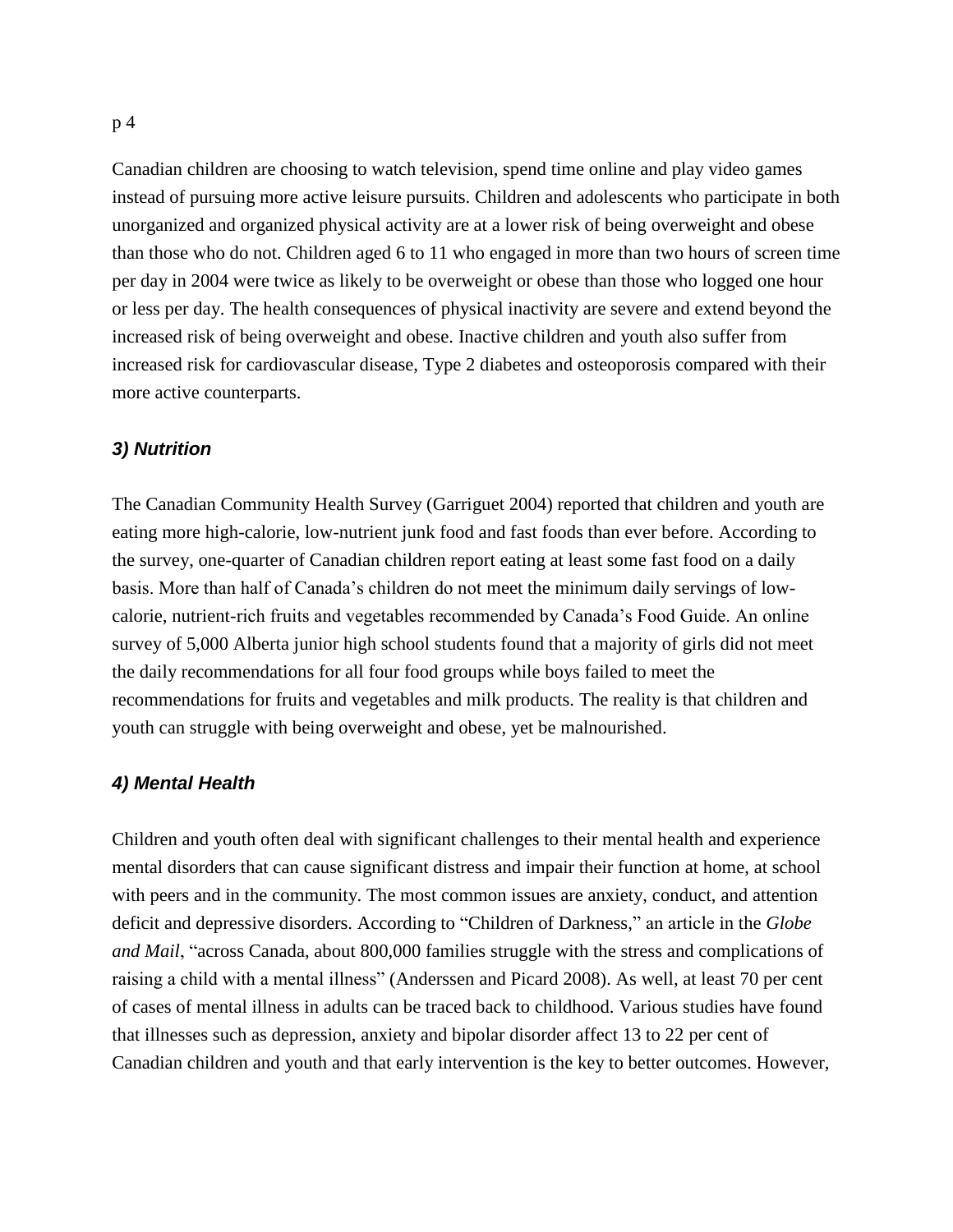#### p 5

the evidence indicates that, for the most part, these issues are not being adequately addressed. Whereas an estimated 15 per cent of Canadian children and youth need mental health support and would benefit from some level of treatment, only 1 per cent of those in need are connected to the mental health system.

As the Standing Committee on Health states, "the committee shares the fears of many experts who predict that today's children will be the first generation for some time to have poorer health outcomes and a shorter life expectancy then their parents" (39th Parliament of Canada 2007). There is a sense of urgency surrounding the promotion and improvement of the health and wellness of Canadian children and youth.

# **Current Status of Health and Physical Education Programs in Alberta**

In 2003, Alberta's Commission on Learning recommended the concept of wellness education for all students. Alberta Education's Draft Framework for Kindergarten to Grade 12 Wellness Education (2009) states, "Wellness is a balanced state of physical, emotional, social, spiritual and intellectual well-being that enables students to reach their full potential in the school community. Personal wellness occurs with commitment to lifestyle choices based on healthy attitudes and actions." Wellness in this context implies a preventive approach that is holistic in nature.

Instruction is the basic way that students receive information about their health and wellness, health risks and health issues. The Alberta Education Programs of Study that currently address the physical, mental, emotional and social dimensions of student health and wellness include

- K–12 Physical Education (K–10 being mandatory, including three mandatory high school credits);
- K–9 Health and Life Skills; and
- Career and Life Management (three mandatory high school credits).

In September 2005, Alberta Education implemented the Daily Physical Activity initiative requiring schools to provide 30 minutes of daily physical activity for all students in Grades 1 to 9.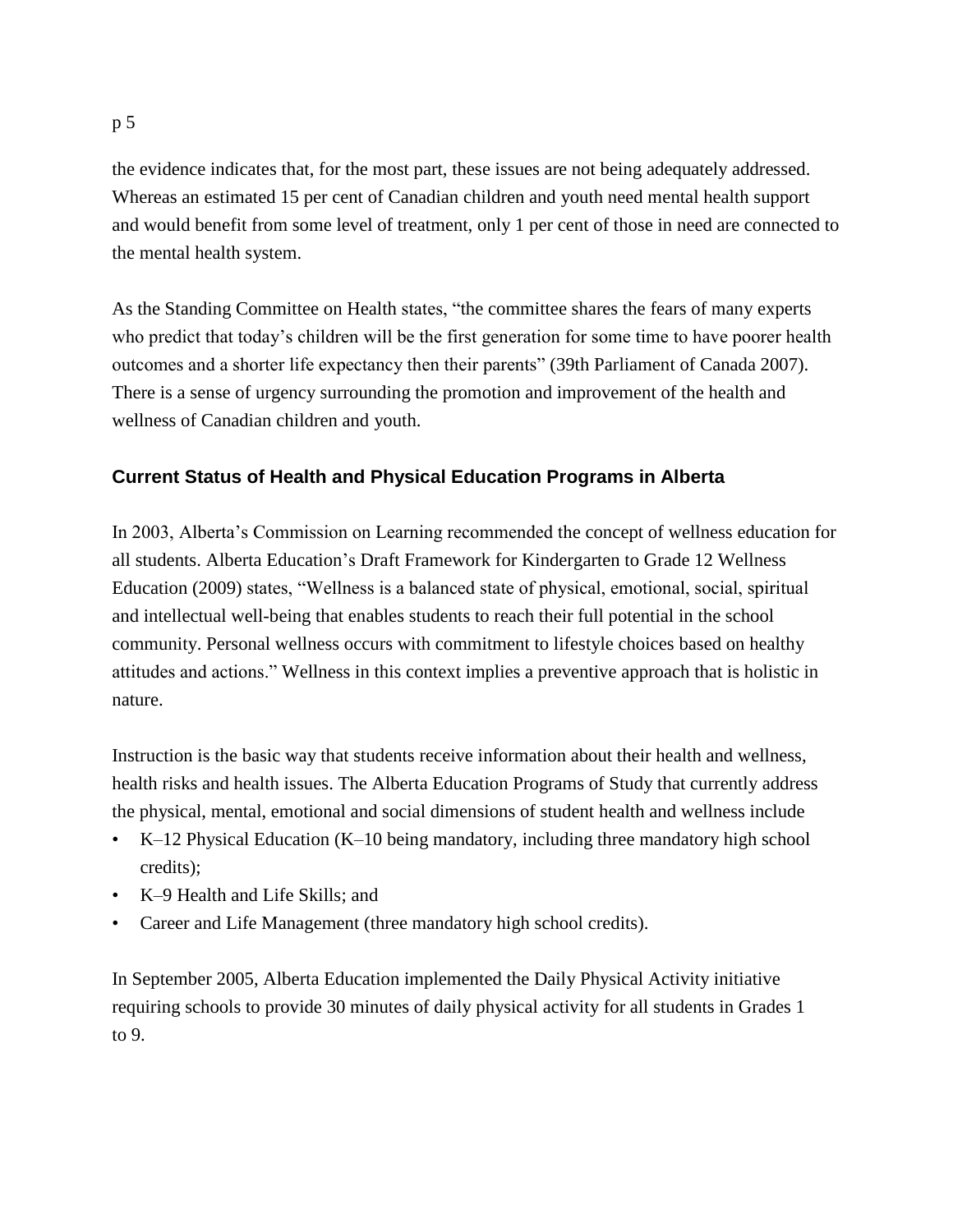Currently, to graduate with a high school diploma in Alberta, students require three credits in physical education and three credits in career and life management. Physical education programs in Grades 11 and 12 (Physical Education 20 and 30) are offered to students on an elective basis. At present, high school students are not participating in these elective courses in significant numbers. According to statistics from 2007 (released by the Alberta government in March 2008), 49,118 students were registered in Grade 11 across the province, and 59,421 students were registered in Grade 12. In the same year, 19,733 students, or 40 per cent of Grade 11 students, were enrolled in Physical Education 20, and 11,408 students, or 19 per cent of Grade 12 students, were enrolled in Physical Education 30. (However, a Grade 10 student could take Physical Education 20 in the second semester, a Grade 11 student could take Physical Education 20 in the first semester and Physical Education 30 in the second semester and a Grade 12 student could take Physical Education 20.)

To help to achieve improved learning and wellness outcomes for Alberta students, Alberta Education is in the process of examining and changing its programs and policies related to wellness and wellness-associated supports.

The following policy and belief statements reflect the profession's views of the central role of health and physical education programs in Alberta schools:

#### **Alberta Teachers' Association Policy 1.A.23**

A compulsory health and daily physical education program should exist from K through 12.

[1975/80/85/88/98/2008]

#### **Health and Physical Education Council Statements of Belief**

- HPEC is committed to providing leadership in creating healthy active school communities.
- HPEC believes that a well-delivered health and physical education curricula, supported by quality instruction, can change health behaviours of children and youth  $K-12$ .
- HPEC believes that health and physical education play a valued and vital role in providing a quality, balanced education for all children and youth in Alberta schools.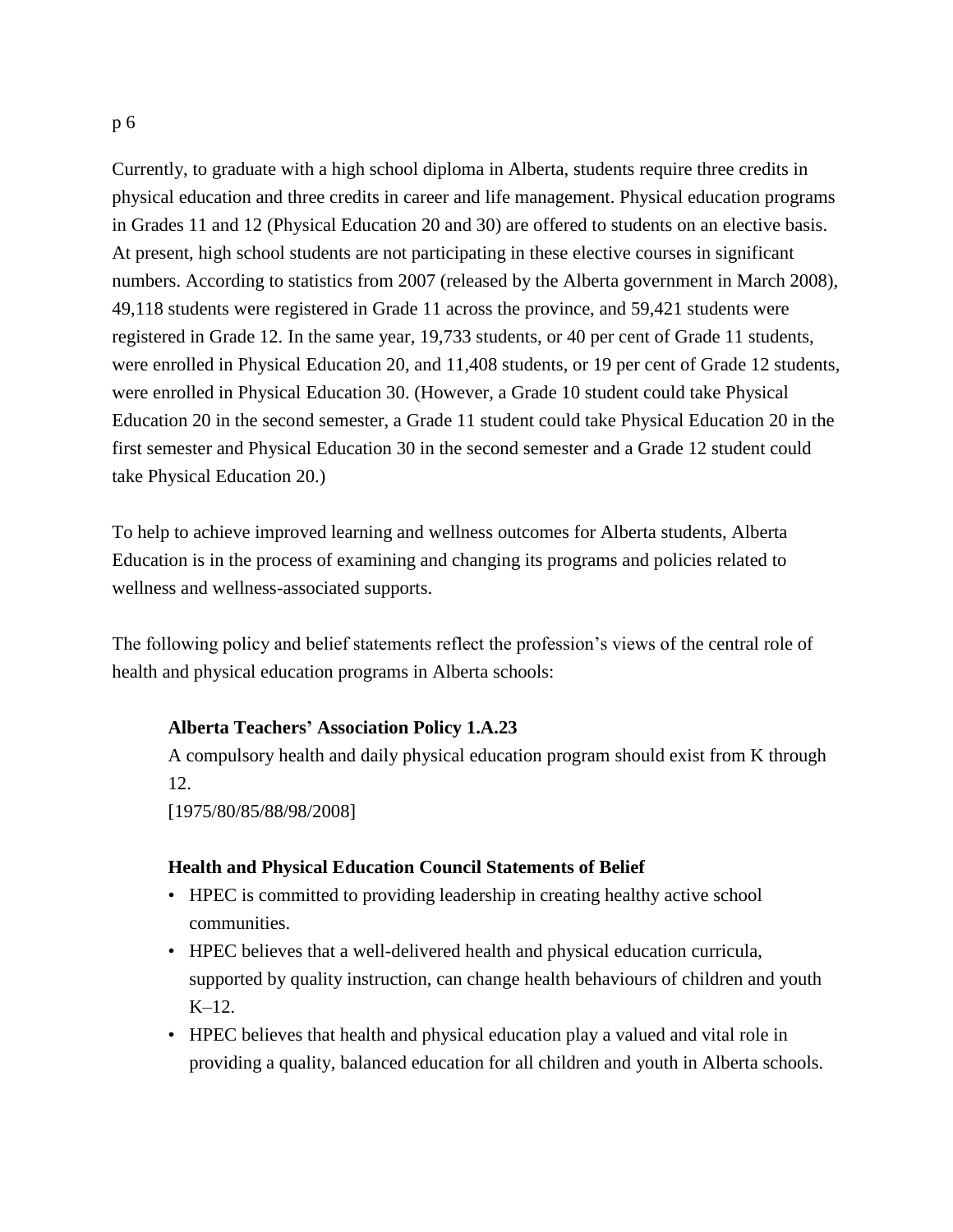• HPEC believes that all students in all grades in Alberta schools should have the right and opportunity to experience sustained, vigorous physical activity through participation in quality daily physical education programs.

# **Health and Physical Education Council Beliefs—Wellness and Comprehensive School Health**

- HPEC believes that wellness is an outcome of quality health and physical education programs that develop the knowledge, skills and attitudes to assist students to make appropriate choices to live active, healthy lives.
- HPEC believes that Comprehensive School Health is the framework for the delivery of quality health and physical education programs to promote and develop wellness in Alberta's children and youth.

## **Comprehensive School Health: Reversing the Trend**

Schools are increasingly seen as a location where health concerns can be addressed and remedied through early intervention. Health promotion within the school setting is gaining momentum around the world as teachers, administrators, parents, health professionals, social workers, mental health professionals, justice officials and others seek ways to address health and social issues of school-aged children and youth. It is recognized from population health studies that children's health status affects their ability to learn, and educational attainment affects health status throughout the lifespan. Despite the fact that health and education are separate government ministries in Alberta, they are too closely linked at the school level to ignore one at the expense of the other. Although school health promotion may not be the "magic potion" solving all health and social issues, research has shown that it can have a marked effect. There is evidence that risk factors and risk conditions for chronic disease can be successfully addressed and result in healthier children and healthier school environments. Furthermore, there is evidence that school health promotion initiatives focusing on enhanced school connectedness can result in better student outcomes:

What is important  $\dots$  in both the education and health literatures, is that these factors, measured in different ways, were associated highly with student outcomes. Whether examining academic performance or involvement with a range of health behaviors, young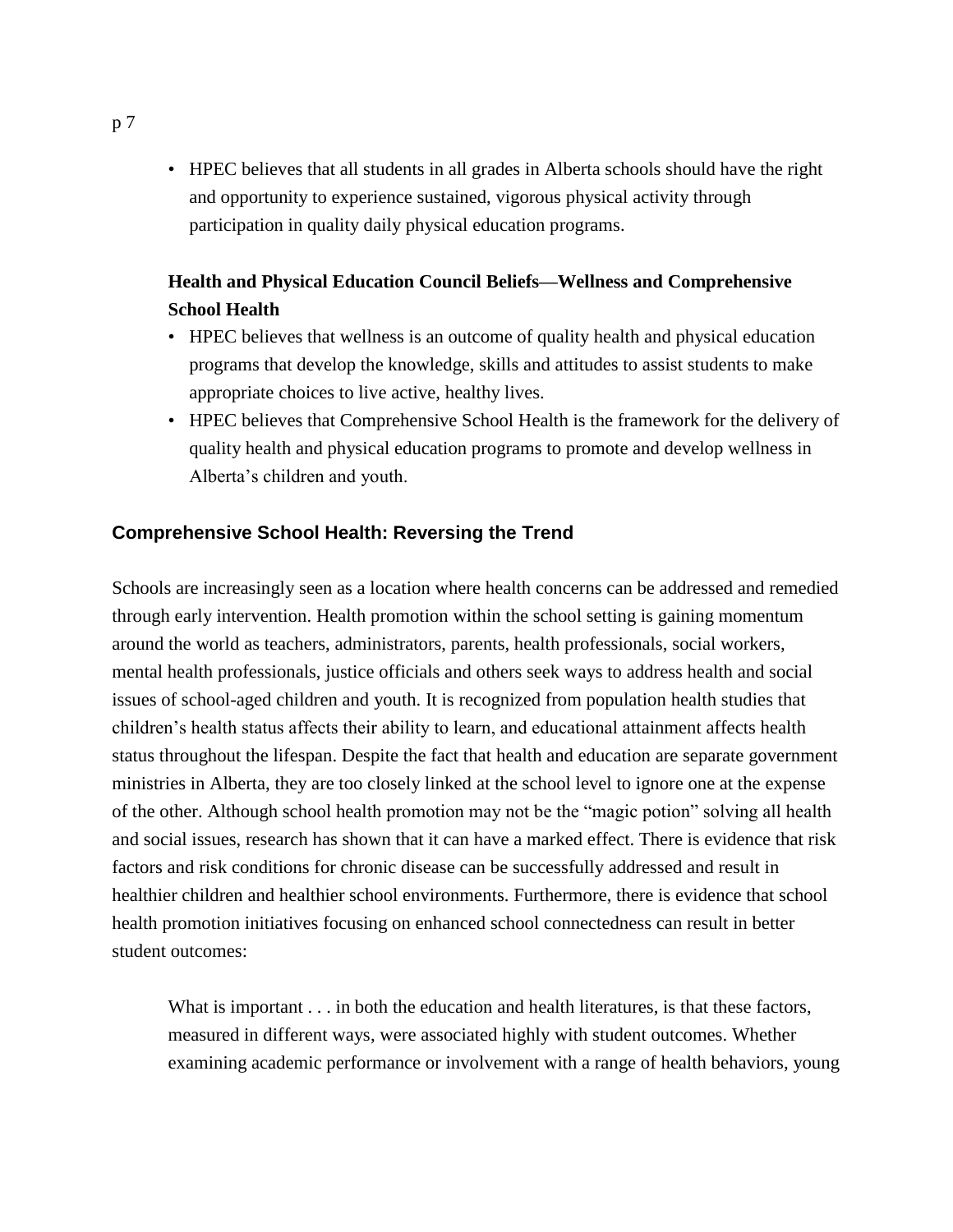people who feel connected to school, that they belong, and that teachers are supportive and treat them fairly, do better. (Libbey 2004)

A holistic, positive approach is required; that is, an approach that takes into account the individual child and the social and physical environments in which the child learns, lives and plays. This summarizes the CSH approach. Stewart-Brown (2006) articulates key features of CSH initiatives that appear to lead to effective interventions:

The school health promotion programmes that were effective in changing young people's health or health-related behaviour were more likely to be complex, multifactorial and involve activity in more than one domain (curriculum, school environment and community). These are features of the health promoting schools approach, and to this extent these findings endorse such approaches. These findings of the synthesis also support intensive interventions of long duration. These were shown to be more likely to be effective than interventions of short duration and low intensity. This again reflects the health promoting schools approach (comprehensive school health approach), which is intensive and needs to be implemented over a long period of time.

## **Conclusion**

Characteristics of the school environment make it well suited to promote and improve the health and well-being of children and youth. Within the school environment, quality health and physical education programs can logically provide children and youth with the knowledge, skills, attitudes and confidence to live an active, healthy life that can help to combat the threats to the physical and mental wellness of children and youth. Within the school and community, a comprehensive approach to addressing student wellness is required.

Research has shown that CSH is an effective way to improve both health (Stewart-Brown 2006) and educational (Murray et al 2007) outcomes for children and youth and to encourage healthy behaviours that last a lifetime. A CSH approach, by design and purpose (instruction, support services, social support and a healthy environment), can provide the necessary support to strengthen the school's capacity to influence the health-related behaviours of students, staff and other members of the school community.

p 8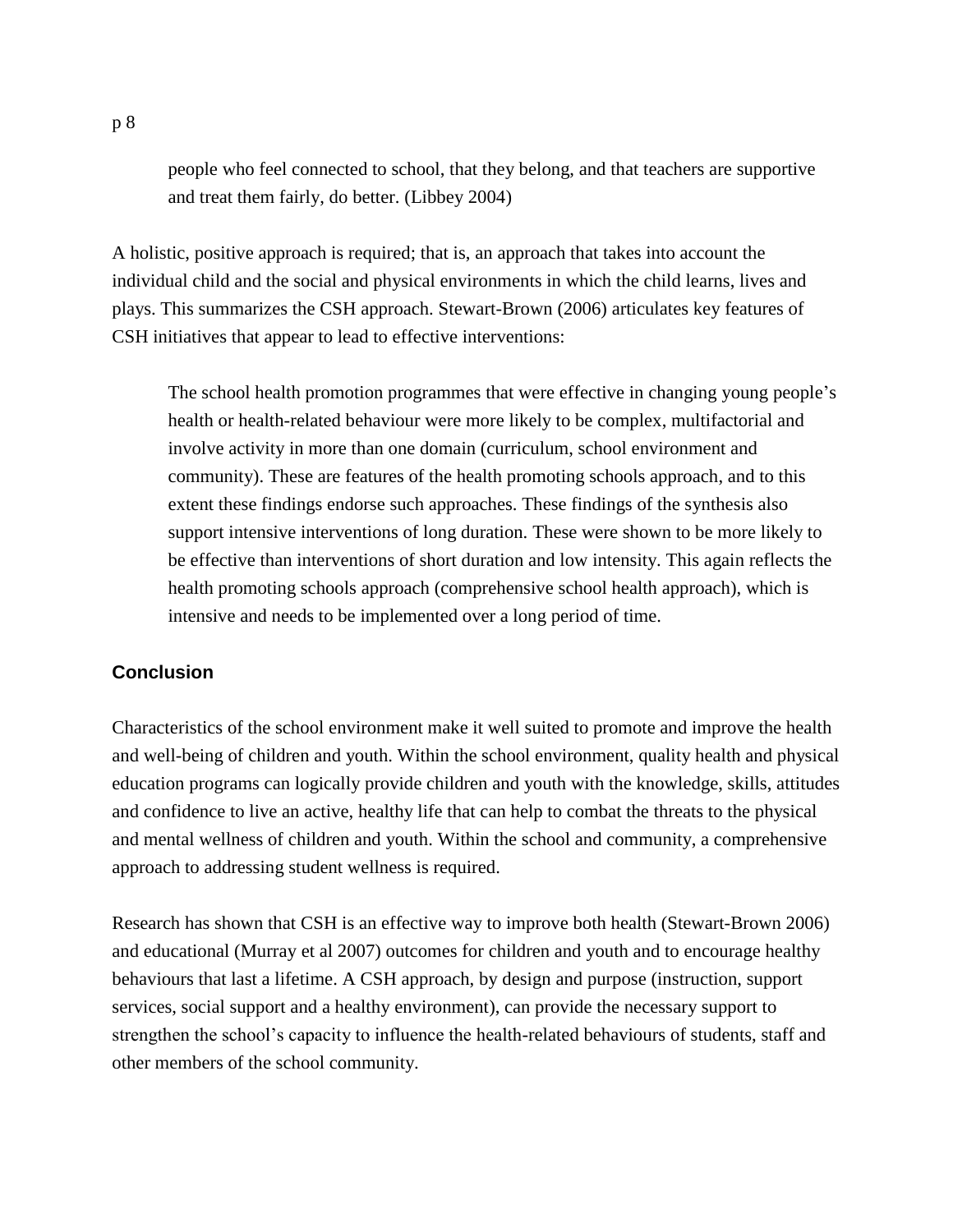A CSH approach includes a broad spectrum of activities and services that take place in schools and their surrounding communities in order to enable children and youth to enhance their health, to develop to their fullest potential and to establish productive and satisfying relationships in their present and future lives. CSH is an integrated approach to health promotion that gives students numerous opportunities to observe and learn positive health attitudes and behaviours. Healthy behaviours and not merely health knowledge are the ultimate goal of a CSH model.

A CSH model should include the integration of health into all subject areas; formal and informal learning; and the development of awareness, knowledge, behavioural change, attitudinal change, decision making, skill building and social action. In addition, appropriate teacher training, teaching support materials and teaching methodologies are required. CSH is a planned and sequential approach providing experiences to promote the development of health and knowledge, health-related skills and positive attitudes to health and well-being.

To achieve overall health goals for students, curriculum connections between services and resources within the school and wider community are needed. A CSH approach is desirable and incorporates

- health and physical education instruction that promotes improved commitment to healthy choices and behaviours;
- health and community services that focus on health promotion and provision of appropriate services to students who need assistance and intervention; and
- environments that promote and support behaviours that enhance the health of students, families and school staff.

The health of students is viewed as an integral component of a larger system of health within the home, school and community environment. It involves the establishment of collaborative partnerships among students, parents, educators, health care professionals and other community supports to address social and environmental factors that influence and determine optimal health.

## **Recommendations**

The Health and Physical Education Council of the Alberta Teachers' Association makes the following recommendations to support the wellness of Alberta's children and youth: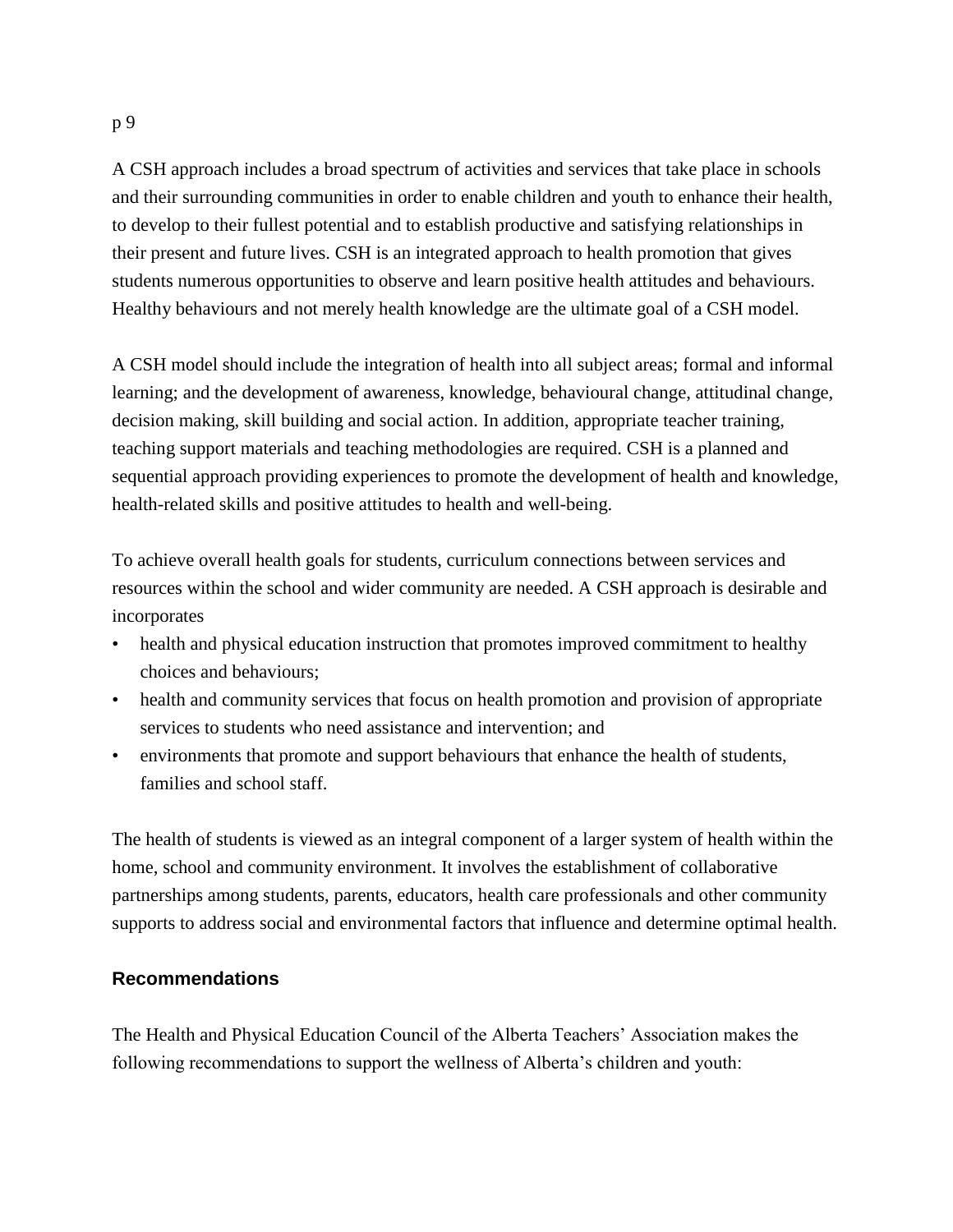# p 10

# *1) Comprehensive School Health*

- That Comprehensive School Health be the framework for the delivery of quality health and physical education programs to promote and develop wellness in Alberta's children and youth.
- That the Government of Alberta ensure adequate resources are provided to support the implementation of Comprehensive School Health in all schools.
- That the Government of Alberta continue to recognize and financially support the Ever Active Schools program as the provincial resource for the implementation of Comprehensive School Health.
- That Alberta faculties of education ensure that Comprehensive School Health education is included in their teacher preparation programs.

# *2) Health and Physical Education Curricula*

- That Alberta Education ensure that adequate resources are provided to support the full implementation of its health and physical education programs of study within the Comprehensive School Health framework.
- That Alberta Education continue to provide distinct and interrelated programs of study for health and physical education to promote and develop wellness for Alberta children and youth.
- That health and physical education programs be of long duration and high intensity and involve the whole school.
- That daily physical education be mandated K–12.
- That health and Physical Education 10, 20 and 30 be required for high school graduation.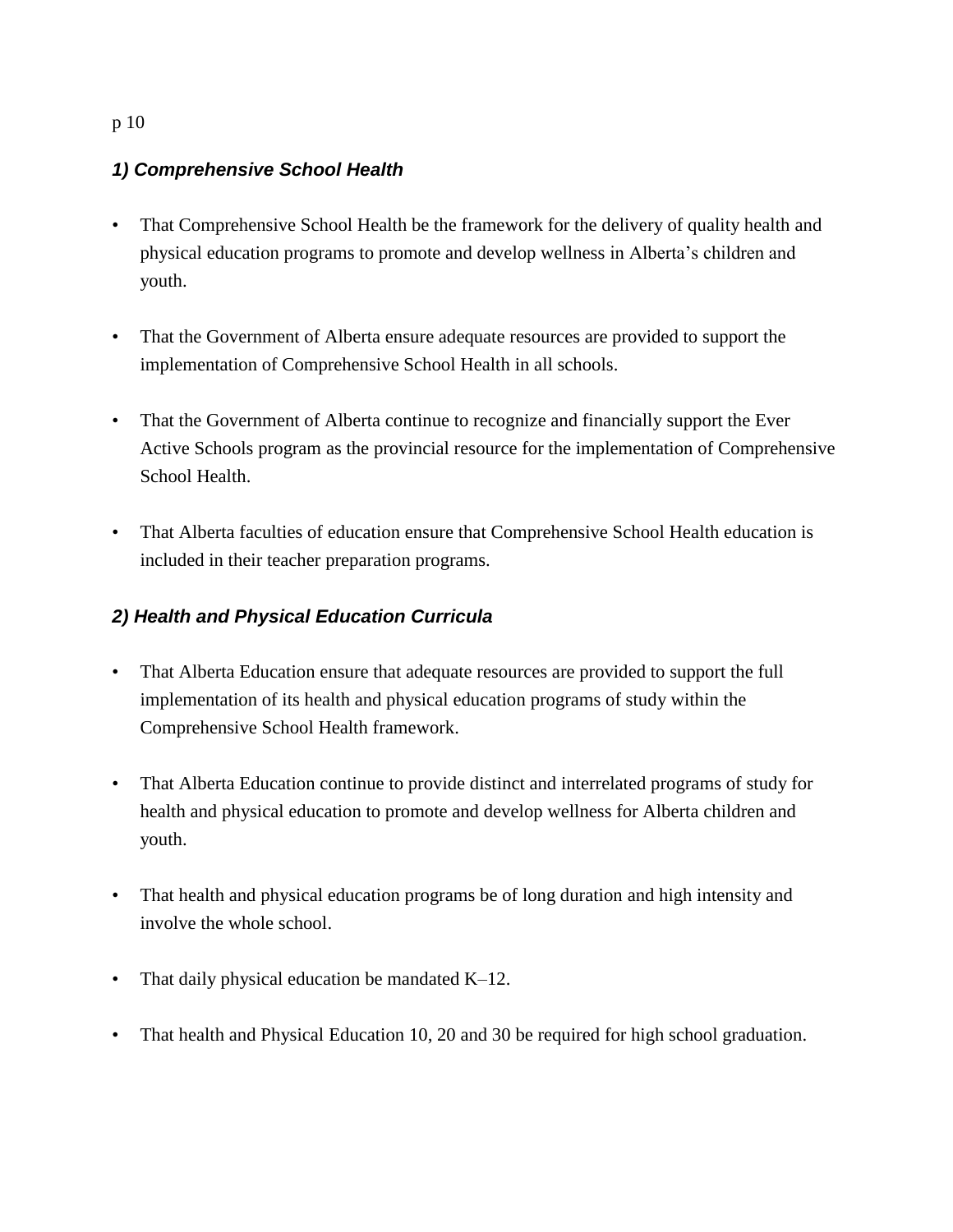## p 11

- That the Daily Physical Activity initiative be implemented through quality daily physical education.
- That the amount of time currently allocated to health and physical education instruction be increased.
- That students in Alberta receive health and physical education instruction from professionally prepared teachers in the areas of health and physical education.
- That Alberta Education health and physical education programs of study be aligned with Health and Physical Education Council policies (2009, Appendix A).

If health issues such as obesity and overweight, poor nutrition, stress, mental disorders and low physical activity levels are to be addressed in schools, the method of delivery must be comprehensive and align with the core business of schools—preparing future citizens who are as healthy as they can be physically, mentally, emotionally and spiritually.

Let us rethink school health away from kits and projects to solve problems and use the school as an ongoing setting where health is created, supportive environments are built, partnerships made and many skills are learned. Then we might be able to say this is what school communities can realistically do to build the health and well being of their students now and into the future. (St Leger 2004)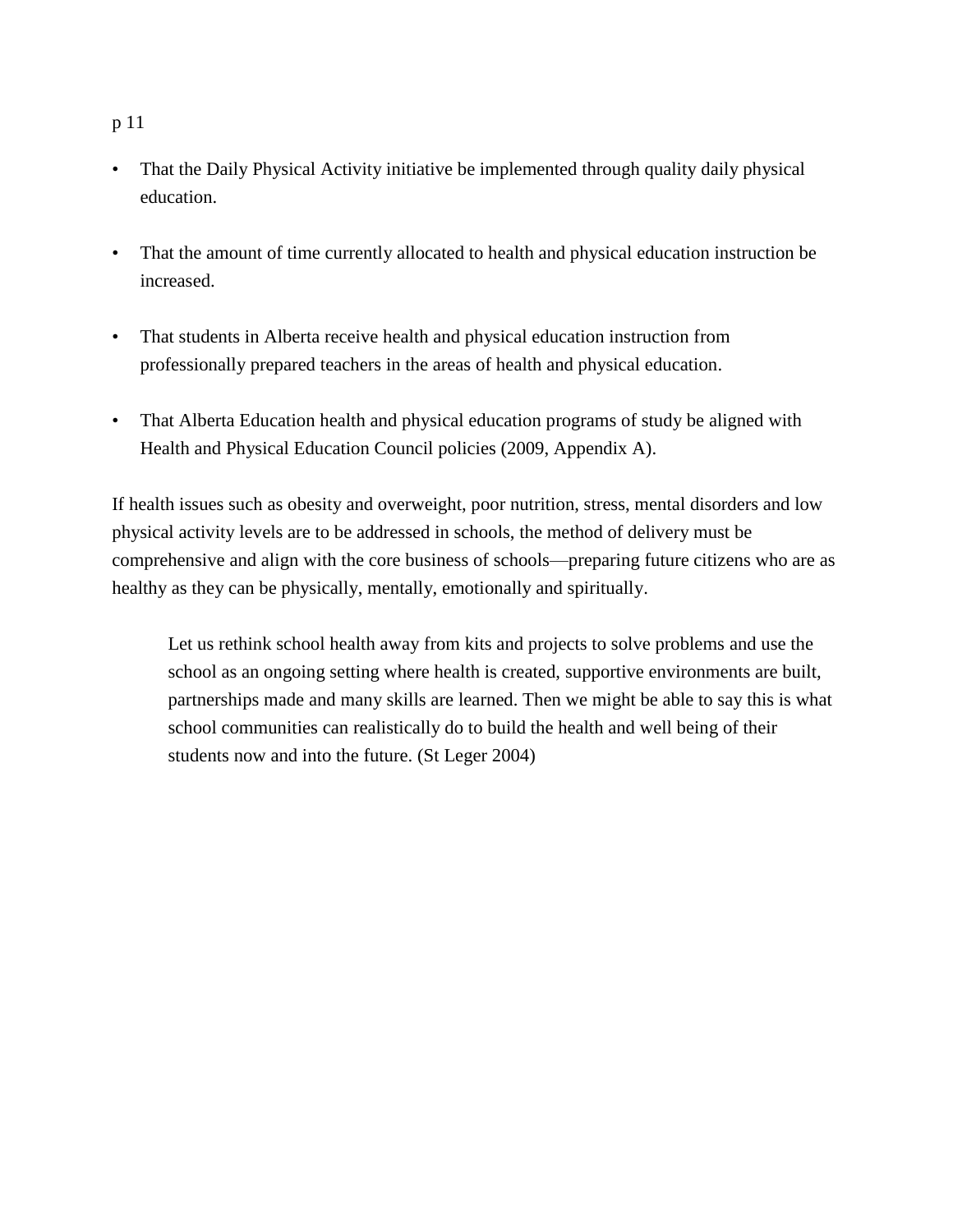#### **References**

- Alberta Education. 2009. Draft Framework for Kindergarten to Grade 12 Wellness Education. Edmonton, Alta: Alberta Education. Also available at http://education.alberta.ca/media/ 944182/framework\_kto12welled.pdf (accessed October 13, 2009).
- Alberta's Commission on Learning. 2003. *Every Child Learns, Every Child Succeeds: Report and Recommendations*. Edmonton, Alta: Alberta Learning. Also available at http://education.alberta.ca/media/413413/commissionreport.pdf (accessed October 13, 2009).

Anderssen, E, and A Picard. 2008. "Children of Darkness." *Globe and Mail*, November 22.

- Bates, H, and K Eccles. 2008. *Wellness Curricula to Improve the Health of Children and Youth: A Review and Synthesis of Related Literature*. Edmonton, Alta: Alberta Education. Also available at www.cahperd.ca/eng/advocacy/facts/documents/WellnessCurriculatoImprove theHealthofChildrenandYouthAReviewandSynthesisofRelatedLiterature.pdf (accessed October 13, 2009).
- Butler, H, and L Bond. 2005. "School Environments for Better Student Outcomes." Keynote address, annual conference of the Alberta Coalition for Healthy School Communities, Edmonton, Alta, April 25–26.
- Canada. Standing Committee on Health. 2007. *Healthy Weights for Healthy Kids*. Ottawa, Ont: Communication Canada. Also available at www.ccfn.ca/pdfs/HealthyWeightsForHealthy Kids.pdf (accessed October 13, 2009).
- Canadian Fitness and Lifestyle Research Institute. 2007. *Objective Measures of Physical Activity Levels of Alberta Children and Youth*. Edmonton, Alta: Alberta Education. Also available at http://education.alberta.ca/media/318708/cflri.pdf (accessed October 13, 2009).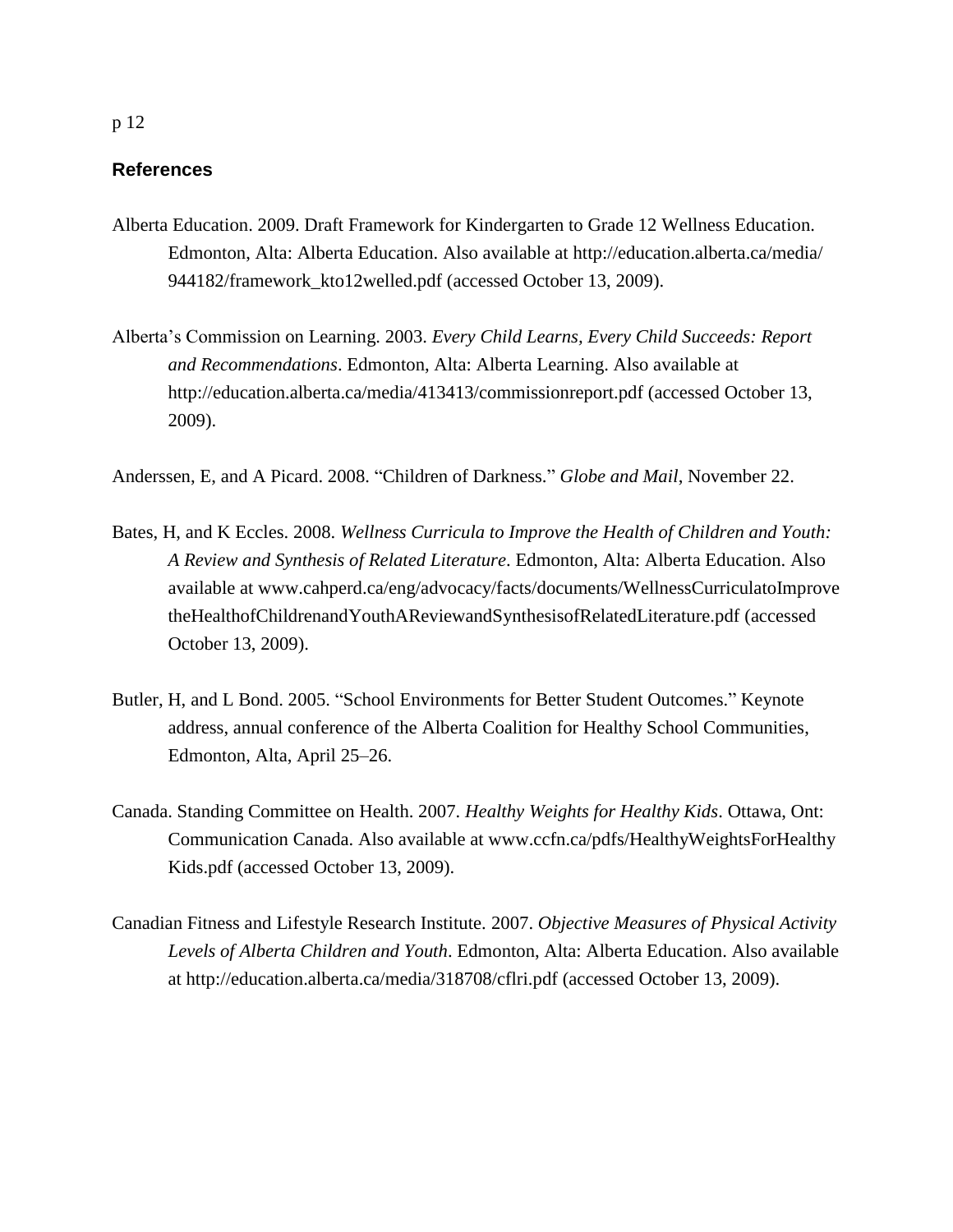- Child Health Surveillance Project Data Group. 2005. *Alberta Child Health Surveillance Report 2005*. Edmonton, Alta: Alberta Health and Wellness. Also available at www.health.alberta.ca/documents/Child-Health-Surveillance-05.pdf (accessed October 13, 2009).
- Ever Active Schools. 2009. "The Ever Active Schools Framework." Ever Active Schools website. www.everactive.org/framework-action-plan (accessed October 13, 2009).
- Garriguet, D. 2004. *Overview of Canadians' Eating Habits*. Ottawa, Ont: Statistics Canada. Also available at http://dsp-psd.tpsgc.gc.ca/Collection/Statcan/82-620-M/82-620- MIE2006002.pdf (accessed October 13, 2009).
- Government of Canada. 2002a. "Canada's Physical Activity Guide for Children." Public Health Agency of Canada website. www.phac-aspc.gc.ca/pau-uap/paguide/child\_youth/pdf/ guide\_k\_e.pdf (accessed October 13, 2009).
- ———. 2002b. "Canada's Physical Activity Guide for Youth." Public Health Agency of Canada website. www.phac-aspc.gc.ca/pau-uap/paguide/child\_youth/pdf/ guide\_y\_e.pdf (accessed October 13, 2009).
- ———. 2005. "Health Goals for Canada." Public Health Agency of Canada website. www.phacaspc.gc.ca/hgc-osc/new-1-eng.html (accessed October 13, 2009).
- Health and Physical Education Council. 2009. *Executive Handbook of the Health and Physical Education Council*. Edmonton, Alta: Alberta Teachers' Association.
- Joint Consortium for School Health. 2008. "What Is Comprehensive School Health?" Joint Consortium for School Health website. http://eng.jcsh-cces.ca/index.php?option=com\_ content&view=article&id=40&Itemid=62 (accessed October 13, 2009).
- Libbey, H P. 2004. "Measuring Student Relationships to School: Attachment, Bonding, Connectedness, and Engagement." *Journal of School Health* 74, no 7: 274–83.